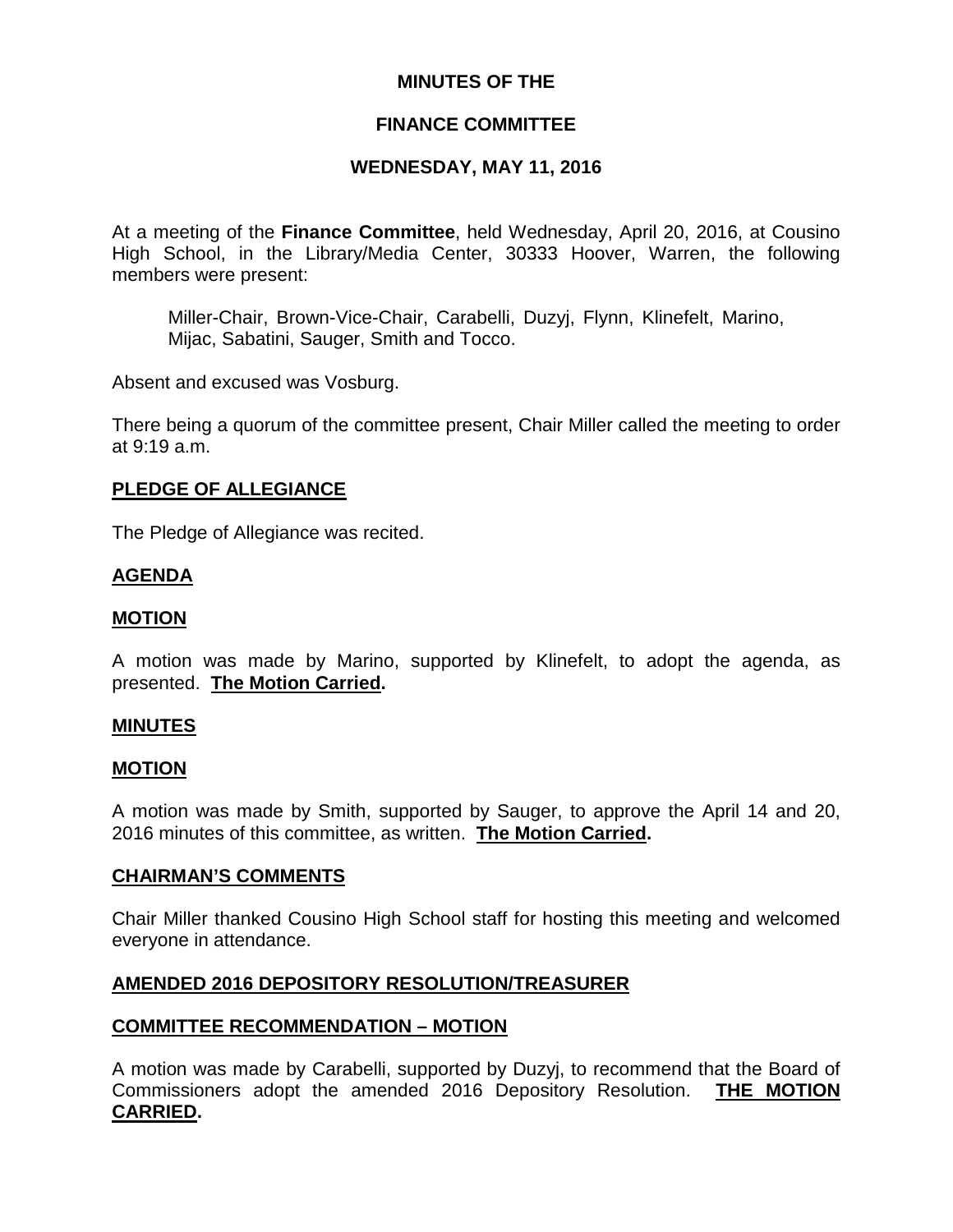### **RECOMMENDATIONS FROM 5-10-16 INFRASTRUCTURE/ECONOMIC DEVELOPMENT COMMITTEE MEETING**

## **MDOT Contract/Mound Road/Department of Roads**

### **COMMITTEE RECOMMENDATION – MOTION**

A motion was made by Duzyj, supported by Mijac, to recommend that the Board of Commissioners approve MDOT contract for preventative maintenance work on Mound from I-696 to Rinke; further, a copy of this Board of Commissioners' action is directed to be delivered forthwith to the Office of the County Executive. **THE MOTION CARRIED.**

### **Cost Share Agreement with Clinton Township/Resurfacing of Cimarron and Bayham/Department of Roads**

## **COMMITTEE RECOMMENDATION – MOTION**

A motion was made by Smith, supported by Marino, to recommend that the Board of Commissioners approve the cost share agreement between the Department of Roads and Clinton Township for the resurfacing of Cimarron and Bayham; further, a copy of this Board of Commissioners' action is directed to be delivered forthwith to the Office of the County Executive. **THE MOTION CARRIED.**

## **ITEMS WAIVED BY HEALTH AND HUMAN SERVICES COMMITTEE CHAIR**

### **Budget Amendment/Community Services Block Grant/MCA**

### **COMMITTEE RECOMMENDATION – MOTION**

A motion was made by Duzyj, supported by Flynn, to recommend that the Board of Commissioners approve an increase in Macomb Community Action's fiscal year program by \$67,145 for the Community Services Block Grant Program; further, this budget action addresses budgetary issues only. It does not constitute the Commission's approval of any County contract. If a contract requires Commission approval under the County's Contracting Policy or the County's Procurement Ordinance, such approval must be sought separately; further, a copy of this Board of Commissioners' action is directed to be delivered forthwith to the Office of the County Executive. **THE MOTION CARRIED.**

### **Budget Amendment/Early Head Start-Child Care Partnership/MCA**

### **COMMITTEE RECOMMENDATION – MOTION**

A motion was made by Duzyj, supported by Flynn, to recommend that the Board of Commissioners approve an increase in Macomb Community Action's fiscal year grant fund by \$613,338 due to an increase in federal funding for Early Head Start - Child Care Partnership. The increase in funding also requires an additional non-federal share contribution of \$22,371; further, this budget action addresses budgetary issues only. It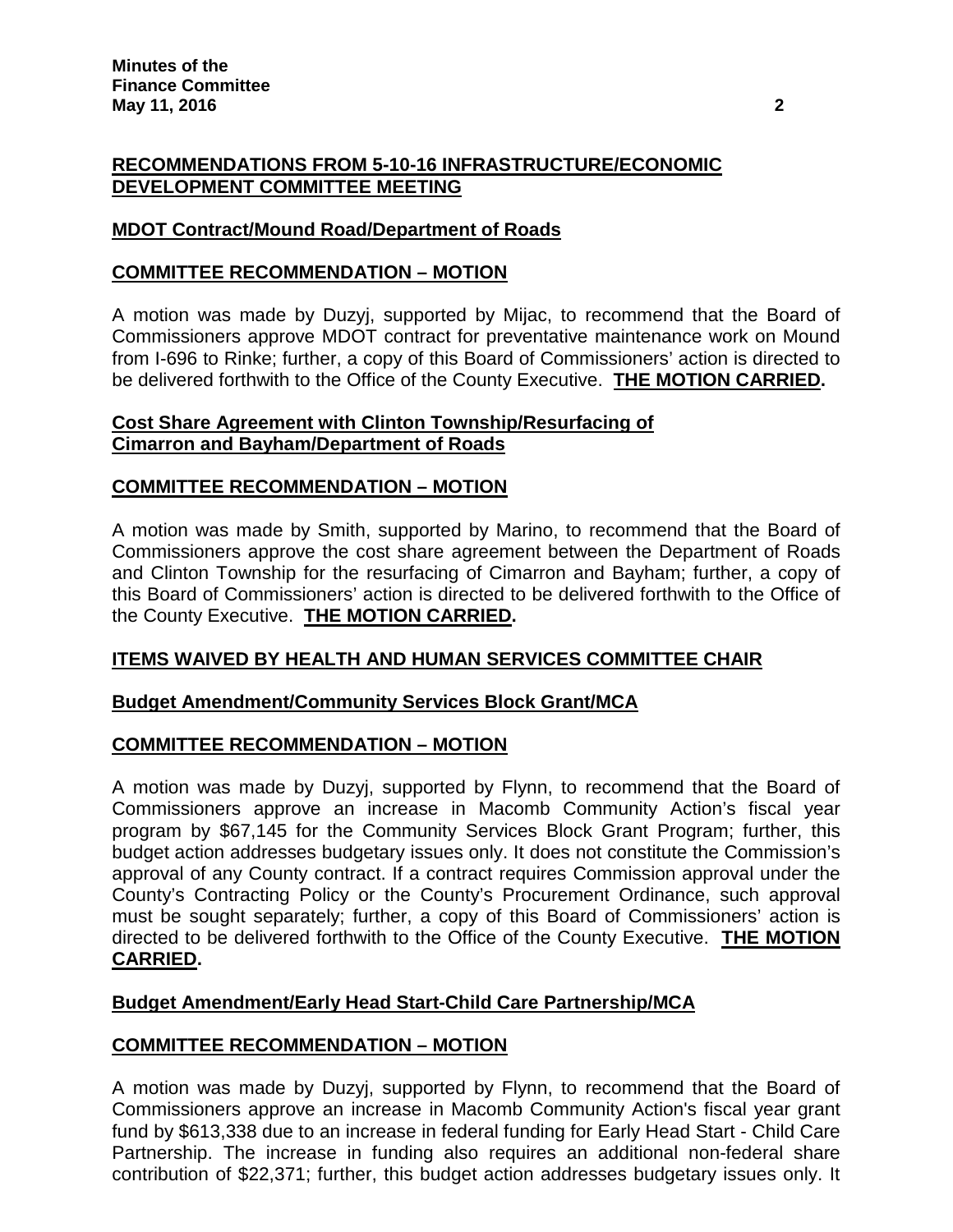does not constitute the Commission's approval of any County contract. If a contract requires Commission approval under the County's Contracting Policy or the County's Procurement Ordinance, such approval must be sought separately; further, a copy of this Board of Commissioners' action is directed to be delivered forthwith to the Office of the County Executive. **THE MOTION CARRIED.**

## **Budget Amendment/Family Resource Center Income/MCA**

### **COMMITTEE RECOMMENDATION – MOTION**

A motion was made by Duzyj, supported by Flynn, to recommend that the Board of Commissioners approve an increase in Macomb Community Action's fiscal year program revenue and expenditure budget by \$58,750 for the Family Resource Center; further, this budget action addresses budgetary issues only. It does not constitute the Commission's approval of any County contract. If a contract requires Commission approval under the County's Contracting Policy or the County's Procurement Ordinance, such approval must be sought separately; further, a copy of this Board of Commissioners' action is directed to be delivered forthwith to the Office of the County Executive. **THE MOTION CARRIED.**

### **Budget Amendment/Michigan Energy Assistance Program/MCA**

### **COMMITTEE RECOMMENDATION – MOTION**

A motion was made by Duzyj, supported by Flynn, to recommend that the Board of Commissioners approve an increase in Macomb Community Action's fiscal year program by \$12,500 for the Michigan Energy Assistance Program (MEAP); further, this budget action addresses budgetary issues only. It does not constitute the Commission's approval of any County contract. If a contract requires Commission approval under the County's Contracting Policy or the County's Procurement Ordinance, such approval must be sought separately; further, a copy of this Board of Commissioners' action is directed to be delivered forthwith to the Office of the County Executive. **THE MOTION CARRIED.**

### **Budget Amendment/Water Residential Assistance Program (WRAP)/MCA**

## **COMMITTEE RECOMMENDATION – MOTION**

A motion was made by Duzyj, supported by Flynn, to recommend that the Board of Commissioners approve an increase in Macomb Community Action's fiscal year program by \$424,327 for the Water Residential Assistance Program (WRAP); further, this budget action addresses budgetary issues only. It does not constitute the Commission's approval of any County contract. If a contract requires Commission approval under the County's Contracting Policy or the County's Procurement Ordinance, such approval must be sought separately; further, a copy of this Board of Commissioners' action is directed to be delivered forthwith to the Office of the County Executive. **THE MOTION CARRIED.**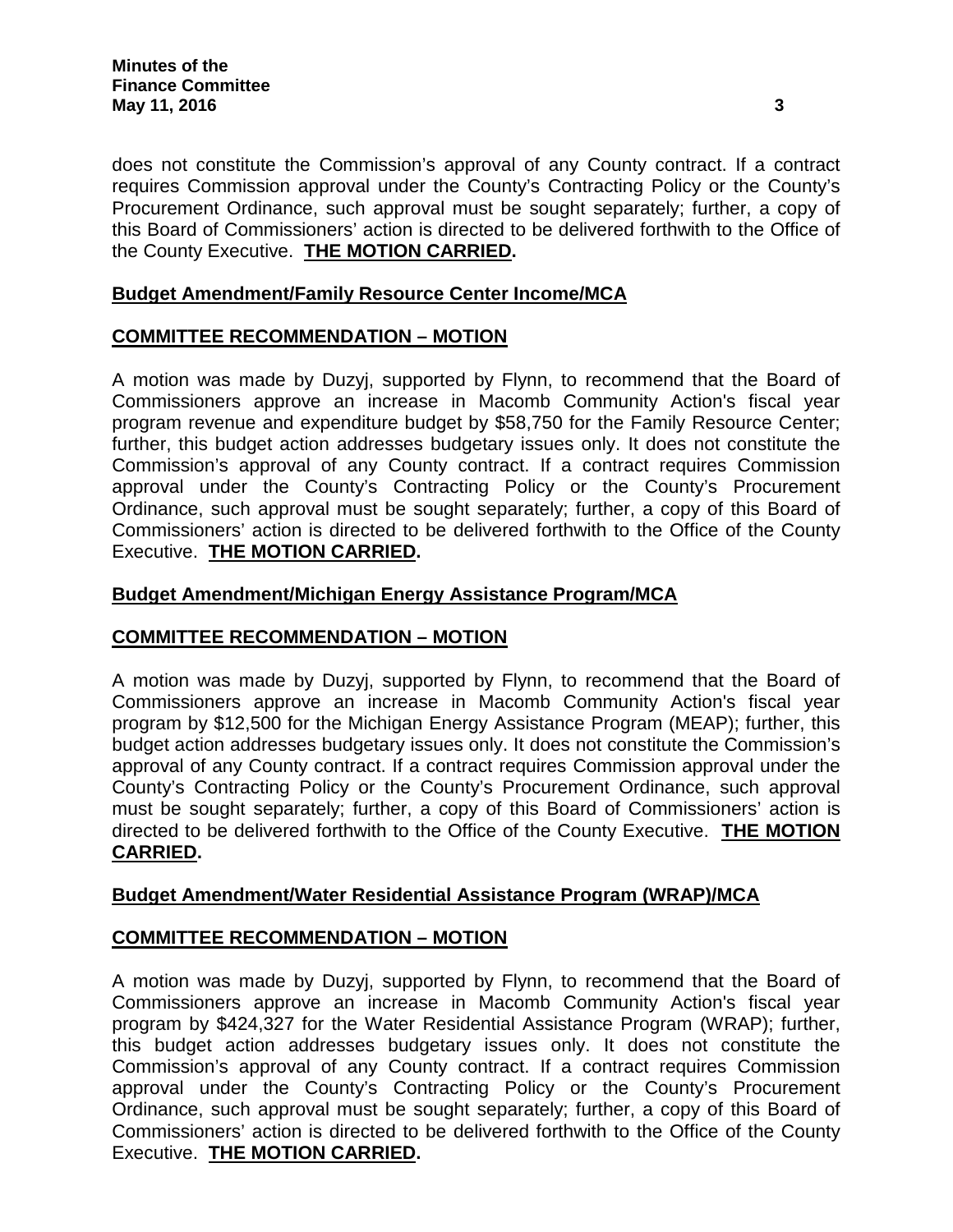## **ITEM WAIVED BY JUSTICE AND PUBLIC SAFETY COMMTITEE CHAIR**

#### **Budget Amendment/Additional Contract Services/Community Corrections**

#### **COMMITTEE RECOMMENDATION – MOTION**

A motion was made by Klinefelt, supported by Sabatini, to recommend that the Board of Commissioners approve an increase in the FY 2016 Community Corrections fiscal grant fund by \$100,000 to be utilized for additional contract services; further, this budget action addresses budgetary issues only. It does not constitute the Commission's approval of any County contract. If a contract requires Commission approval under the County's Contracting Policy or the County's Procurement Ordinance, such approval must be sought separately; further, a copy of this Board of Commissioners' action is directed to be delivered forthwith to the Office of the County Executive. **THE MOTION CARRIED.**

### **2015/2016 FINANCIAL EXPLANATIONS OF COSTS OUTSIDE OF EXPECTATION/ MARTHA T. BERRY**

Jeff Ostermeyer from Plante and Moran gave a brief overview of the reports.

Chair Miller noted that this item will be on next month's Health and Human Services Committee meeting agenda for further discussion.

The following commissioners spoke: Sabatini and Carabelli.

#### **MOTION**

A motion was made by Smith, supported by Duzyj, to receive and file the information provided on the 2015/2016 financial explanations of costs outside of expectation for Martha T. Berry. **The Motion Carried.**

#### **QUARTERLY REVENUE AND EXPENDITURE REPORTS FOR MARCH 31, 2016**

Finance Director Steve Smigiel gave an overview of the reports.

The following commissioners spoke: Brown, Duzyj and Miller.

#### **MOTION**

A motion was made by Mijac, supported by Carabelli, to receive and file the Quarterly Revenue and Expenditure Reports for March 31, 2016. **The Motion Carried.**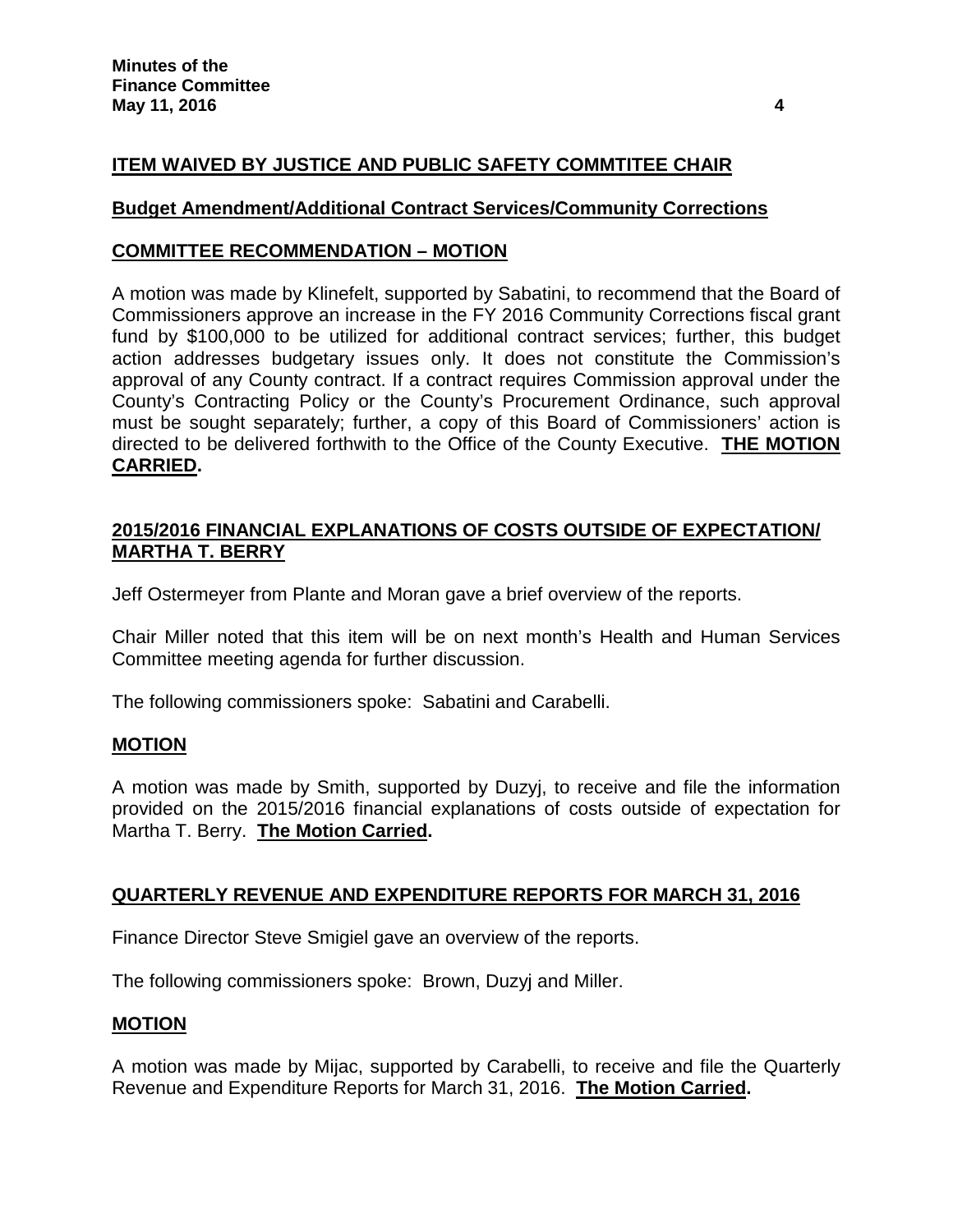## **PURCHASE OF MILITARY SERVICE TIME/FINANCE**

#### **COMMITTEE RECOMMENDATION – MOTION**

A motion was made by Sauger, supported by Duzyj, to recommend that the Board of Commissioners approve Paul Thurman to purchase 36 months of military service time in the Macomb County Employees' Retirement System under State Law MCLA 46.12a(14); further, a copy of this Board of Commissioners' action is directed to be delivered forthwith to the Office of the County Executive. **THE MOTION CARRIED.**

#### **ADOPT RESOLUTION URGING THE SHUTDOWN OF ENBRIDGE LINE NO. 5 UNDER THE STRAITS OF MACKINAC (OFFERED BY MILLER)**

#### **COMMITTEE RECOMMENDATION – MOTION**

A motion was made by Tocco, supported by Flynn, to recommend that the Board of Commissioners adopt a resolution urging the shutdown of Enbridge Line No. 5 under the Straits of Mackinac.

Chair Miller provided some background information and intent of the resolution.

The following commissioners spoke: Smith, Klinefelt, Carabelli, Brown, Marino and Mijac.

Mariah Urueta from the Food and Water Watch provided some comments.

#### **MOTION**

A motion was made by Duzyj, supported by Klinefelt, to table the resolution until the next Finance Committee meeting. **The Motion Carried.**

#### **PRESENT MODIFIED COMMITTEE MEETING SCHEDULE**

Board Chair Flynn commented on his proposed amended meeting schedule.

#### **COMMITTEE RECOMMENDATION – MOTION**

A motion was made by Marino, supported by Sauger, to recommend that the Board of Commissioners approve the amended meeting schedule; further, a copy of this Board of Commissioners' action is directed to be delivered forthwith to the Office of the County Executive. **THE MOTION CARRIED.**

#### **CORRESPONDENCE**

No correspondence was provided.